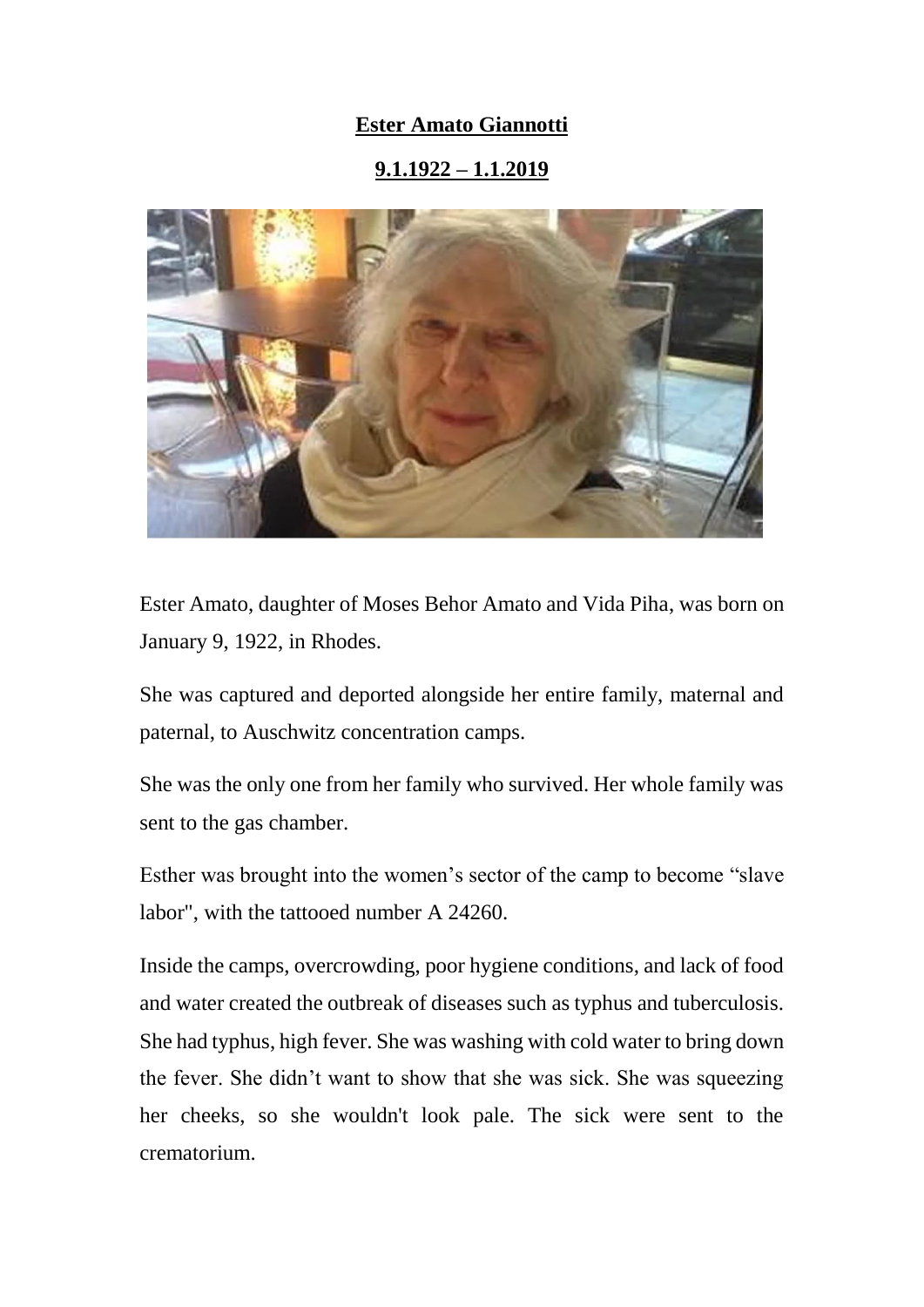She had watched many of her friends take a run and fall on the high-voltage electric fence to spare themselves from hardship.

In early 1945 the Nazis organized the "March of Death", a March of humiliation, moving on foot thousands of prisoners. There was no provision for them. Neither food, water, nor shelter. Not to be able to sleep, with the cold and under the threat of being killed. A march that Esther managed to survive until their liberation by the Allies.

When she had been freed, they moved her to Milan, Italy, to a medical clinic. While she was there, she requested help to find an Italian officer, who she had met in Rhodes. She still had his home address in Perugia, his hometown, where he had returned after fighting alongside the Greek rebels. The name of the Italian officer was Enrico Giannotti.



A doctor was able to find him. Ever since they lived together, they got married and had 4 wonderful children, Elena, David, Giuseppe, and Roberto. Enrico died in 1992, 73 years old.

During her life, she often repeated: "Everything brings me back to the camp, whatever I do, whatever I see, my spirit always comes back to the camp, from the crematorium you never go out." A phrase that many former deportees have repeated during meetings with school youth…

She was a "fundamental column" of the National Aned and Savona, one of the most important testimonies of racial and female deportation in the Nazi lager. She never shied away from her duty as a witness, to remember her murdered family and her fellow lager inmates. On 27th of January